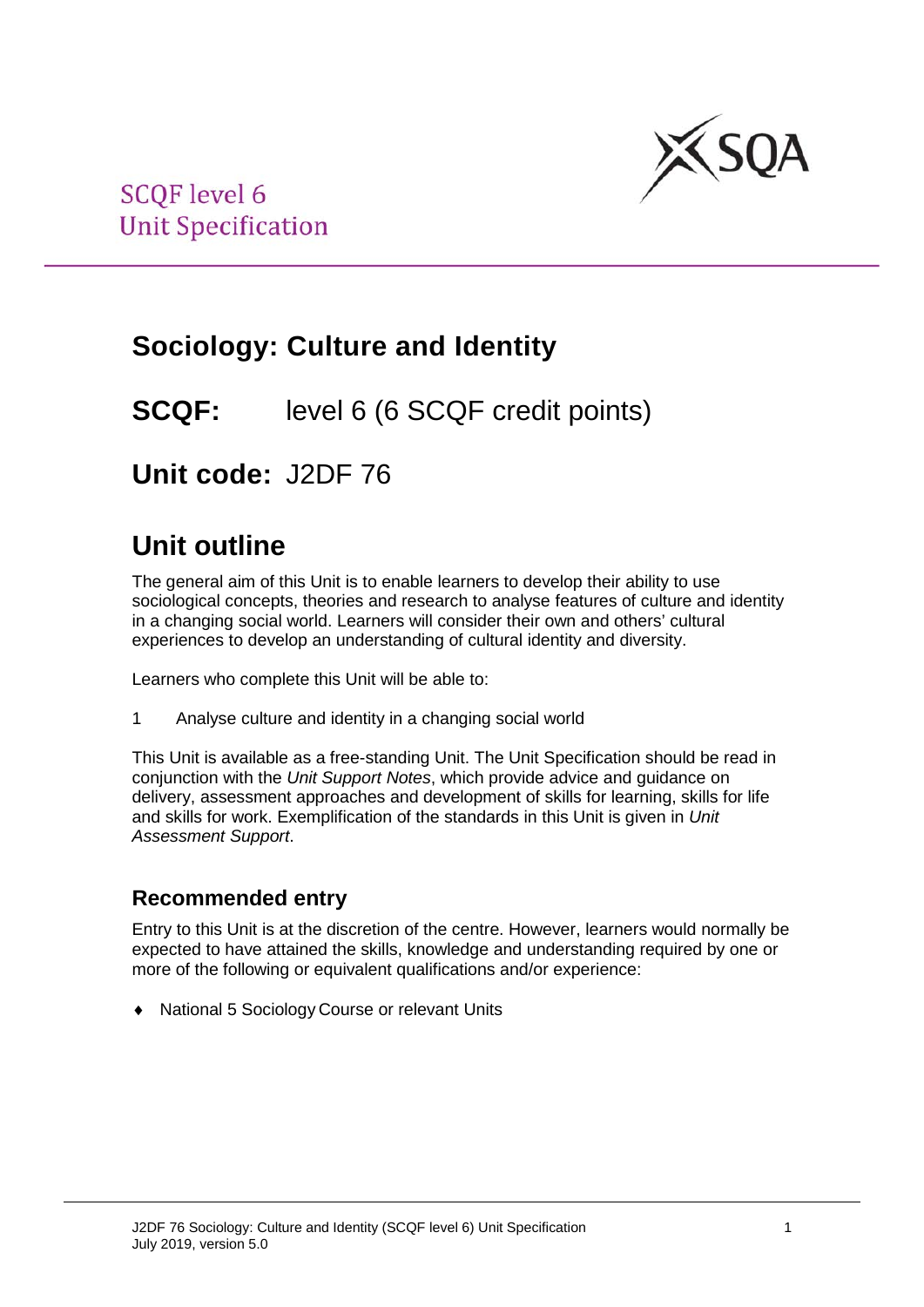### **Equality and inclusion**

This Unit Specification has been designed to ensure that there are no unnecessary barriers to learning or assessment. The individual needs of learners should be taken into account when planning learning experiences, selecting assessment methods or considering alternative evidence. For further information, please refer to the *Unit Support Notes.*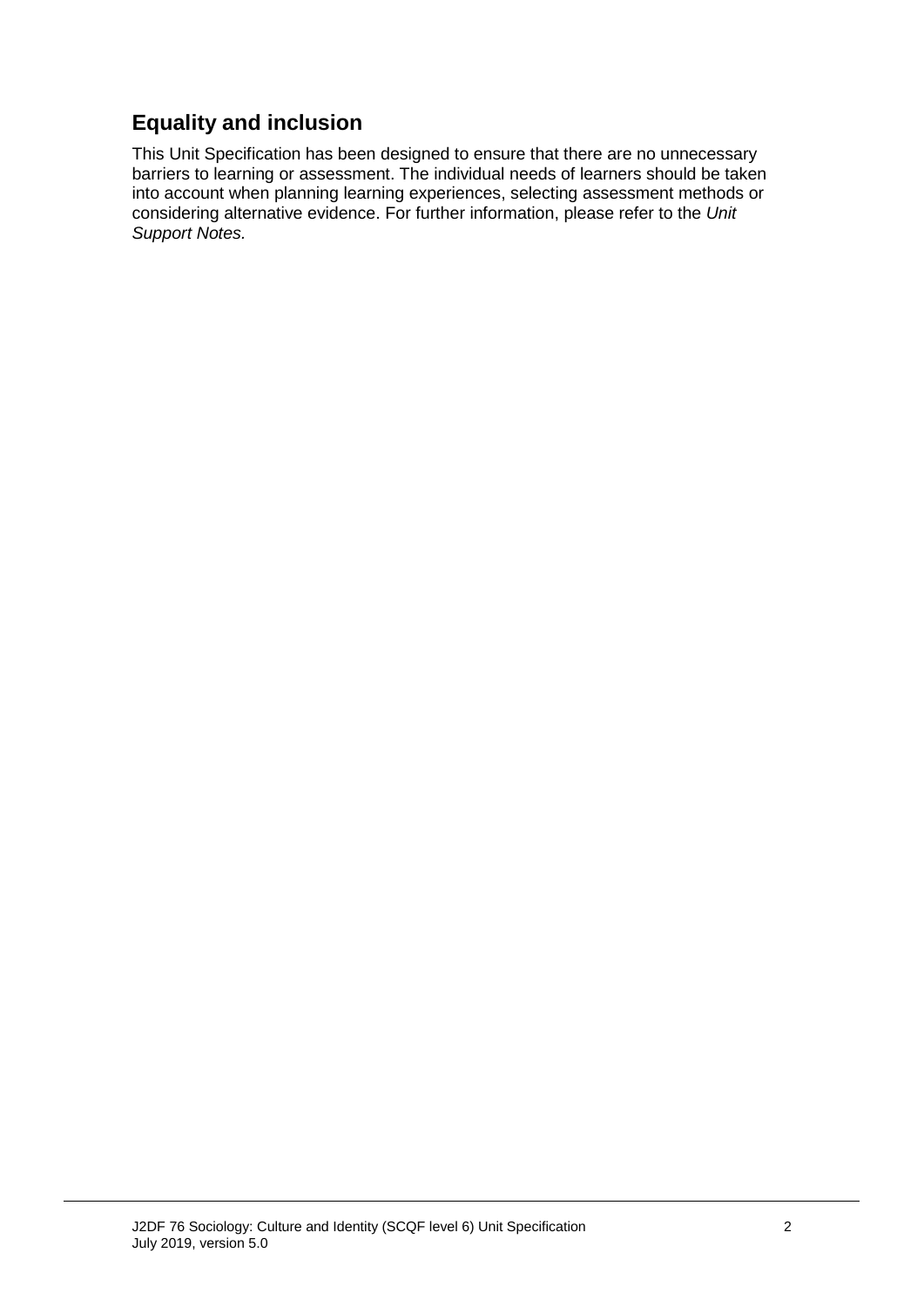# **Standards**

### **Outcomes and assessment standards**

### **Outcome 1**

The learner will:

### **1 Analyse culture and identity in a changing social world by:**

- 1.1 Explaining the impact of socialisation on the formation of identity<br>1.2 Explaining the concepts of culture and/or sub-culture in terms of
- Explaining the concepts of culture and/or sub-culture in terms of power and status
- 1.3 Applying sociological theory to explain a selected aspect of culture and identity
- 1.4 Explaining sociological research for the selected aspect of culture and identity
- 1.5 Drawing conclusions about culture and identity in a changing social world

### **Evidence Requirements for the Unit**

Assessors should use their professional judgement, subject knowledge and experience, and understanding of their learners, to determine the most appropriate ways to generate evidence and the conditions and contexts in which they are used.

Exemplification of assessment is provided in the Unit Assessment Support. Advice and guidance on possible approaches to assessment is provided in the *Unit Support Notes.*

### **Assessment standard thresholds**

If a candidate successfully meets the requirements of the specified number of Assessment Standards they will be judged to have passed the Unit overall and no further re-assessment will be required.

The specific requirements for this Unit is as follows:

♦ Candidates do not need to be re-assessed for Assessment Standard 1.5 if they do not meet the requirements.

It should be noted that there will still be the requirement for candidates to be given the opportunity to meet all Assessment Standards. The above threshold has been put in place to reduce the volume of re-assessment where that is required.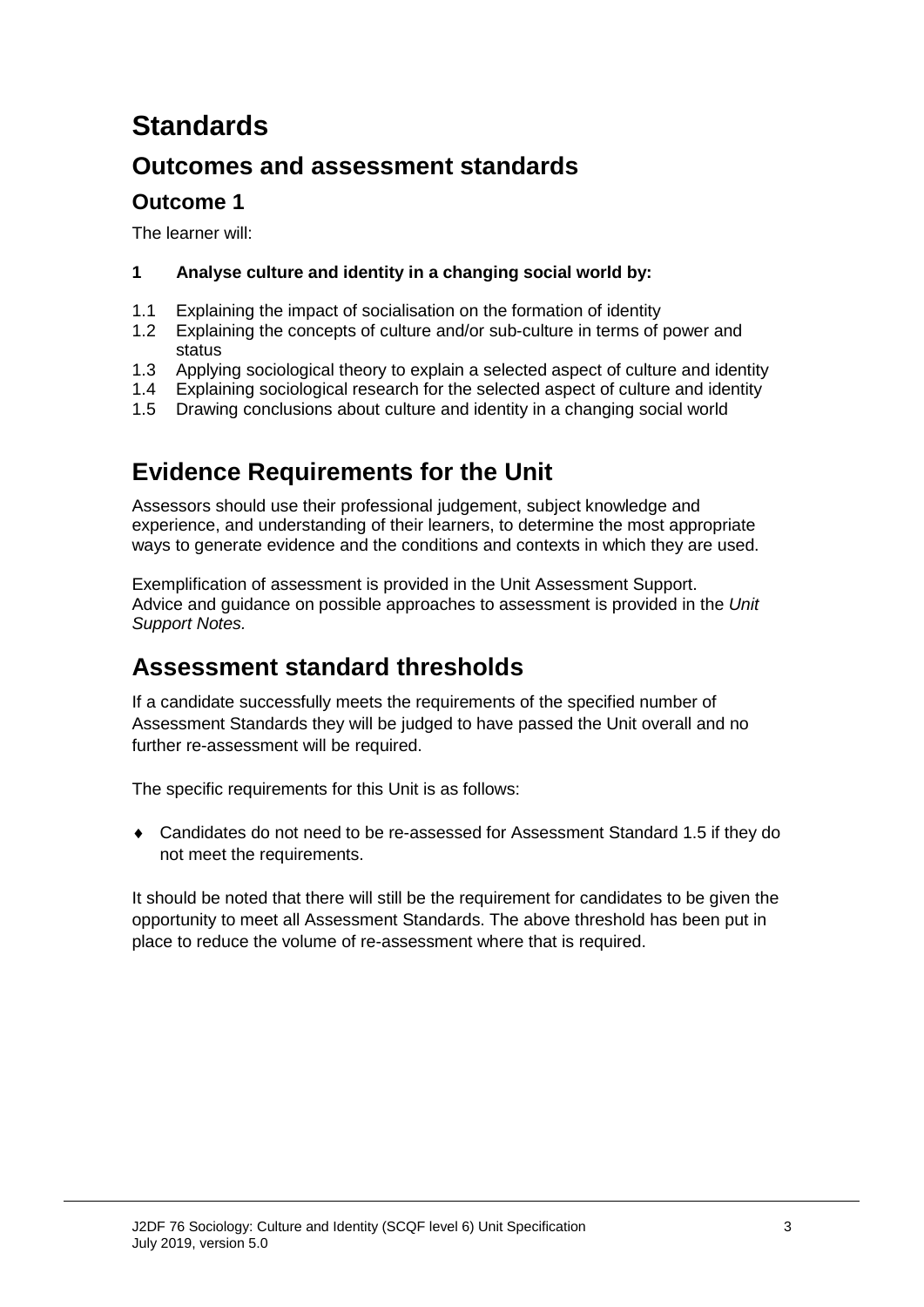## **Development of skills for learning, skills for life and skills for work**

It is expected that learners will develop broad, generic skills through this Unit. The skills that learners will be expected to improve on and develop through the Unit are based on SQA's *Skills Framework: Skills for Learning, Skills for Life and Skills for Work* and are drawn from the main skills areas listed below. These must be built into the Unit where there are appropriate opportunities.

### **1 Literacy**

- 1.1 Reading<br>1.2 Writing
- 1.2 Writing<br>1.3 Listenin
- Listening and talking

#### **4 Employability enterprise and citizenship**

4.6 Citizenship

#### **5 Thinking skills**

- 5.3 Applying
- 5.4 Analysing and evaluating

Amplification of these is given in SQA's *Skills Framework: Skills for Learning, Skills for Life and Skills for Work.* The level of these skills should be at the same SCQF level as the Unit and be consistent with the SCQF level descriptor. Further information on building in skills for learning, skills for life and skills for work is given in the *Unit Support Notes.*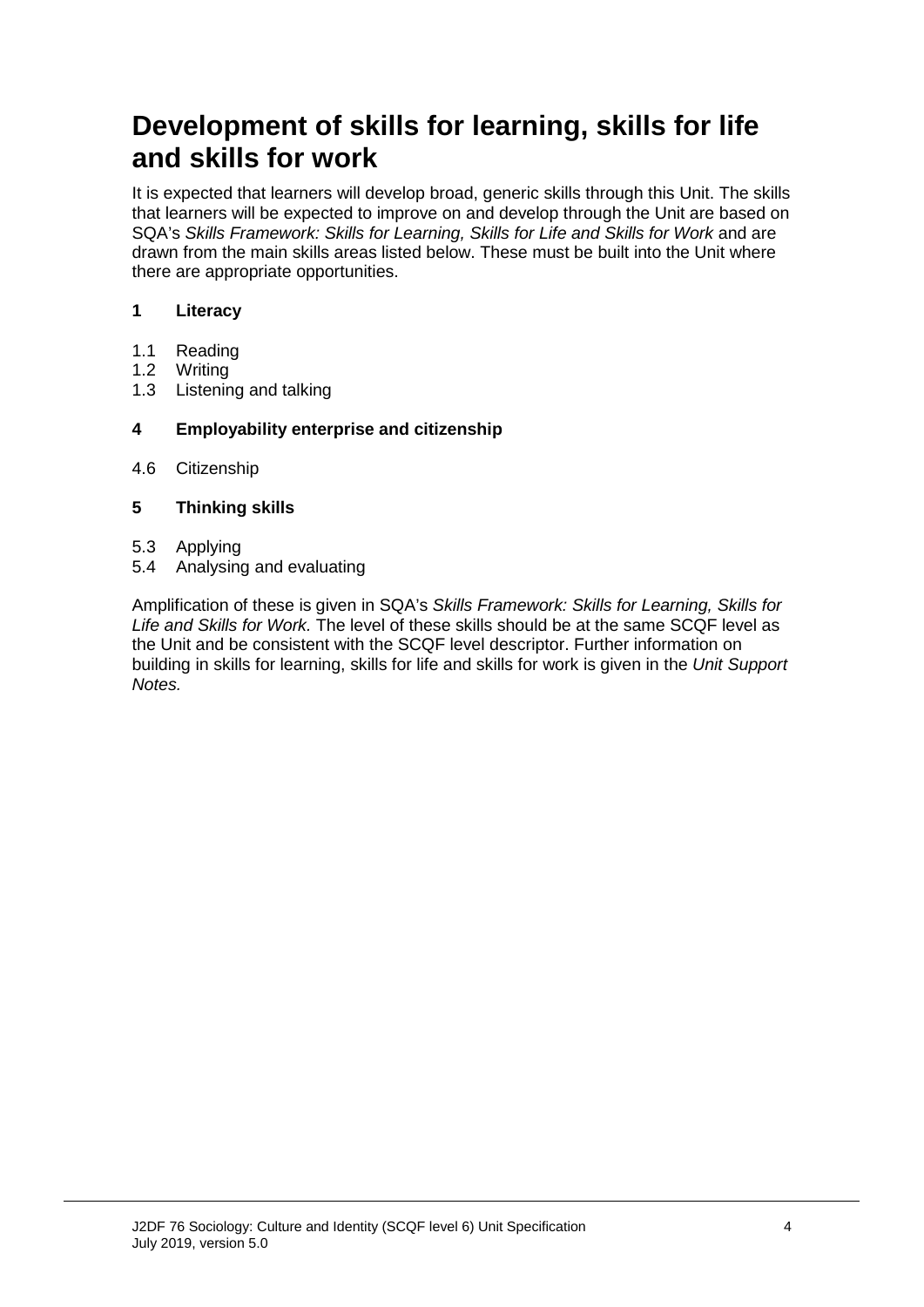# **Appendix: Unit support notes**

### **Introduction**

These support notes are not mandatory. They provide advice and guidance on approaches to delivering and assessing this Unit. They are intended for teachers and lecturers who are delivering this Unit. They should be read in conjunction with:

- ♦ the *Unit Specification*
- ♦ the *Unit Assessment Support packs*

## **Developing skills, knowledge and understanding**

Teachers and lecturers are free to select the skills, knowledge, understanding and contexts which are most appropriate for delivery in their centres.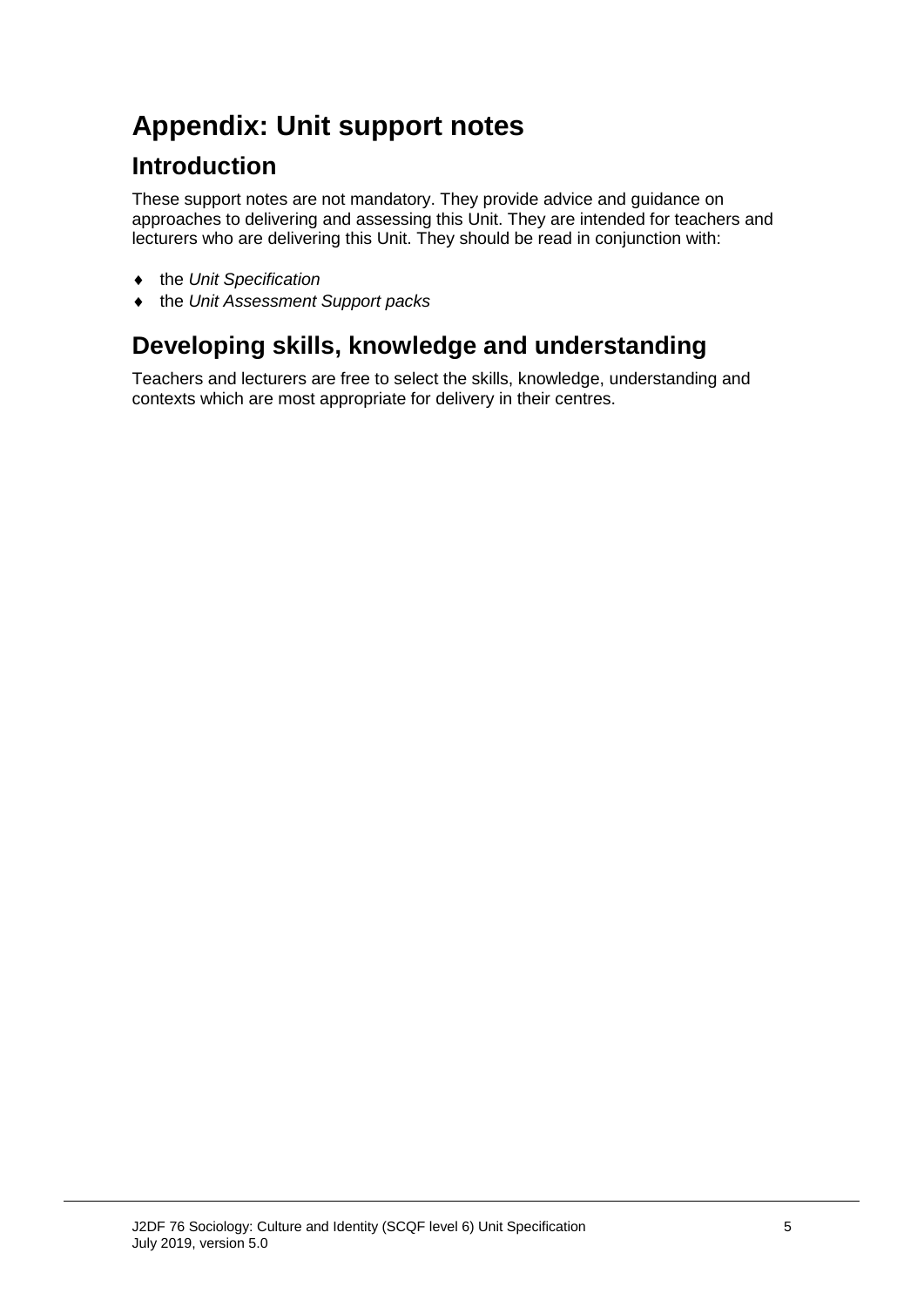## **Approaches to learning, teaching and assessment**

#### **Overarching guidance**

There are a wide variety of learning and teaching approaches which can be used to deliver this Unit. The *Unit Support Notes* provide advice and guidance and some examples of approaches that could be used.

At all times, teachers/lecturers should provide opportunities for personalisation and choice to ensure that learning is relevant and motivating. Learning should build on, and be sensitive towards, learners' life experiences. Approaches to learning and teaching should provide varied opportunities for learners to reflect on and at times question some of their commonly held beliefs. This could be challenging and rewarding for learners as well as teachers/lecturers. This level of reflection will support the development of skills in evaluation and critical analysis that will be required for successful completion of this Unit.

The Outcome and Assessment Standards for this Unit state minimum requirements. However, it is expected that teaching will normally cover a wider range than the minimum required to pass the Unit assessment.

#### **Sequencing and timing**

The single Outcome in this Unit can be taught and assessed in a variety of ways to promote personalisation and choice. The sequencing and timing of the mandatory content is less significant than the actual knowledge and understanding of the sociological concepts and theories as well as the investigative, analytical and communication skills that the learner will develop.

A holistic approach to learning and teaching across the Unit would therefore be very appropriate. Opportunities to motivate learners to understand complex or sensitive social issues linked to culture and identity, and to subsequently apply sociological theory to explain them may be more readily accomplished by learners if topics or themes of contemporary relevance are identified and investigated by learners themselves. Consequently it may be advisable to establish at the beginning of Unit delivery which specific issues or themes related to culture and identity that learners have a particular interest in. The teaching and learning related to sociological concepts, theories and specific research studies could then be more focused on topics of specific interest to the learner or learner group.

#### **Possible approaches to learning and teaching**

A stimulating and supportive learning environment should be provided to enable learners to achieve the best they can. A range of varied materials, resources and activities could be used to stimulate discussion; teachers/lecturers should subsequently encourage interpretation and analysis of any materials sourced using sociological understanding.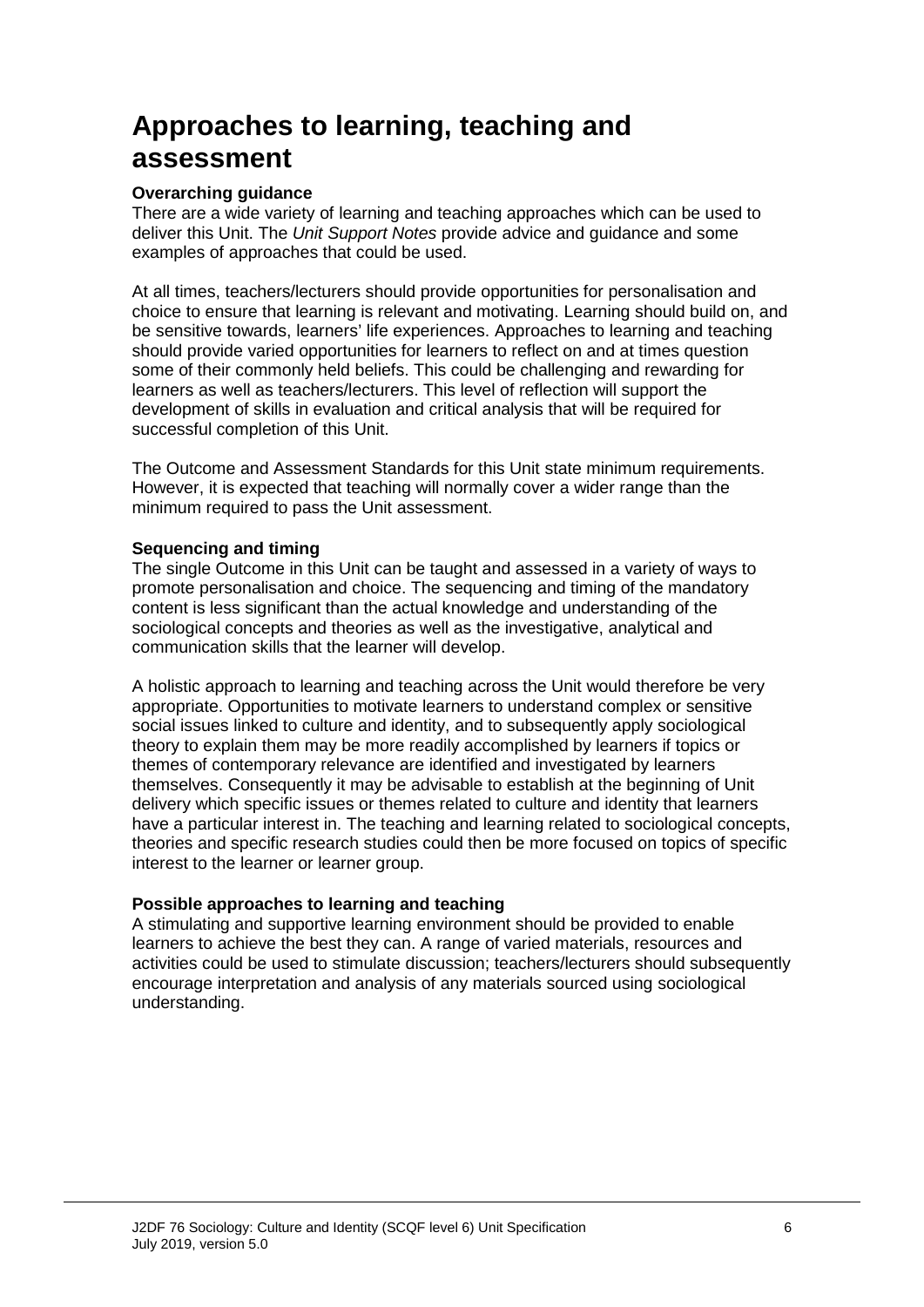The following are suggestions for stimulating discussion:

- ♦ using sociological understanding to stimulate discussion around the way in which socialisation processes impact on the formation of identity
- ♦ encouraging learners to reflect on their own socialisation and cultural experiences and to explain them using sociological understanding
- ♦ using sociological understanding to stimulate discussion of the relationship between mainstream culture and sub-cultures in terms of power and status
- ♦ using sociological discussion to consider ways in which our social world has and continues to change and the impact this has on our understanding of culture and identity
- ♦ using these discussions to stimulate learners' interest in investigating a range of sociological research studies on aspects culture and identity
- $\bullet$  deciding on a specific aspect of culture and identity (or a range of aspects within a class group) which learners want to explore further
- ♦ encouraging learners to apply sociological theory to analyse and explain the aspect of culture and identity that they have selected
- ♦ supporting learners to select a particular aspect of culture and identity which they can explore more fully in terms of sourcing relevant research
- ♦ developing skills and strategies relating to planning, researching, collating and communicating information on their selected aspect
- ♦ offering opportunities for independent learning but also for supportive and collaborative learning in the investigation of sociological research into aspects of culture and identity in a changing world
- ♦ using technology as appropriate to prepare a summarised sociological analysis of an investigation of culture and identity in a changing social world

#### **Examples of learning and teaching contexts and opportunities**

#### **1. Analyse culture and identity in a changing social world**

#### **Possible discussion and activities:**

Discussion of learner's socialisation experiences (norms, values, customs); sense of own identity; social identities linked to gender, age, disability, ethnicity, nationality, sexuality and social class; links to wider aspects of culture — popular culture, youth culture, high culture; widening cultural awareness and discussion through a range of stimulus material. Encouraging consideration and critique of common sense views, beliefs and attitudes by introducing more objective, sociological ways of interpreting and explaining the changing social world we live in. Reflecting on changes in norms, attitudes, values in our own families and culture within two/ three generations. Emerging ideas of diverse multiple identities could also be discussed. Use of learners' newly acquired sociological understanding and concepts to re-evaluate and explain how socialisation processes impact on who we are and how this can change over time.

Discussion and activities based on exploring ideas of culture in terms of mainstream culture and sub-cultures could be based on a range of stimulating resources. The opportunity to study aspects of culture and sub-cultures and the power differentials within and between different cultural groups may provide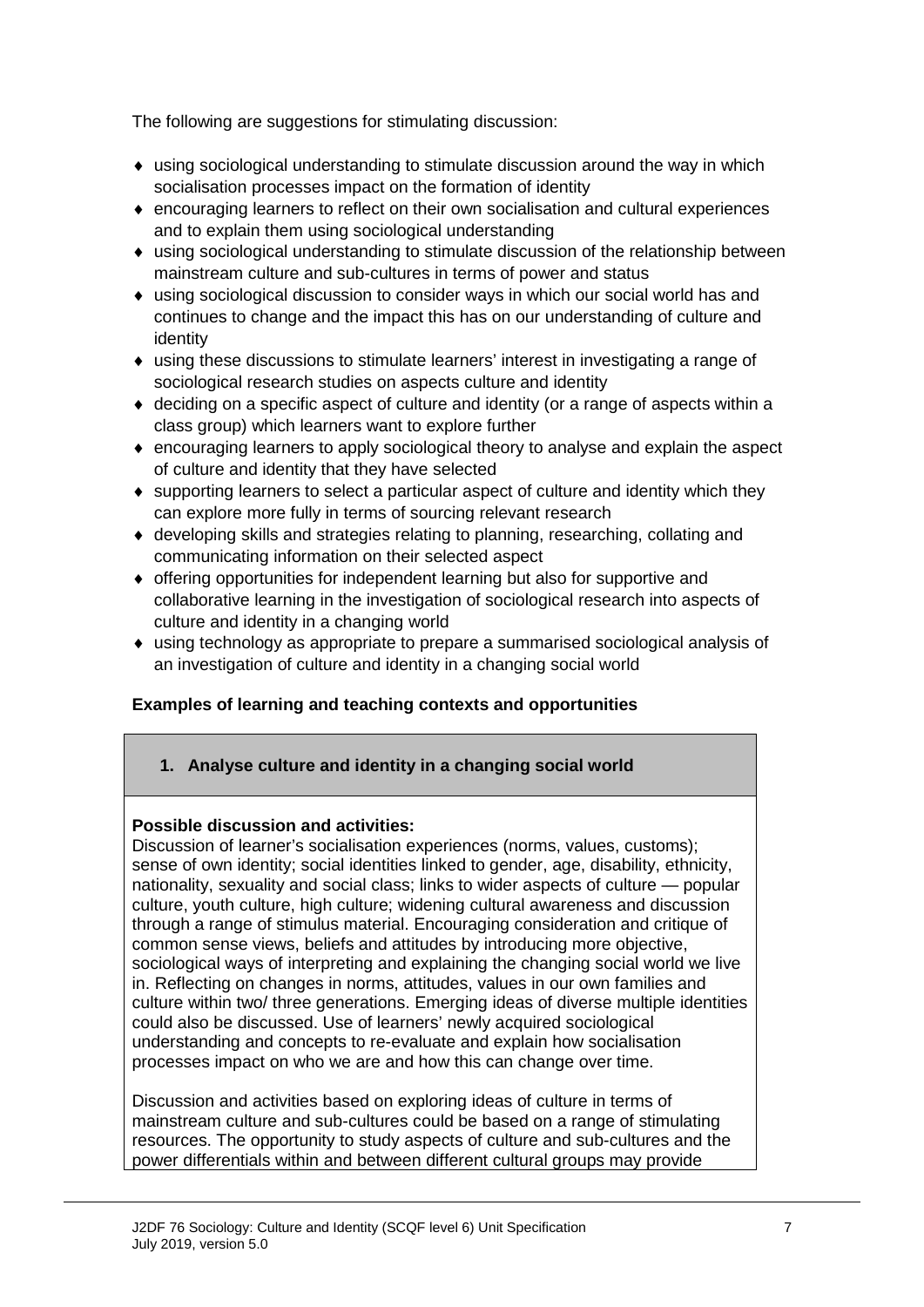learners with options to consider when having to select a specific aspect of culture and identity to investigate further.

A range of different aspects of culture and identity could be discussed in class in a general way with learners being encouraged to select and investigate a particular topic of interest to them. Different sociological theories could be discussed and evaluated in relation to how effectively they explain or contribute towards an understanding of the selected topic. Teachers/lecturers could offer guidance and support in sourcing appropriate research into the selected topic.

All of these discussions, activities, investigation and 'thinking' will contribute towards learners' understanding of culture and identity in a changing social world and could be used as contributory materials and/or evidence for their sociological analysis.

Through learning in this Unit, learners develop their understanding of the processes of primary and secondary socialisation and start to examine how aspects of the socialisation process impact on how a person forms their identity. Learners will begin to think about ways in which our social world is rapidly changing and the impact this has on the range of diverse identities that may be available to us. This will provide good opportunities to explore the concepts of culture and identity from contrasting sociological perspectives, eg are we shaped by the social world in which we live or do we actually shape our own social worlds?

Learners could examine and explain the relationship between mainstream culture and sub-cultures. This will provide a focus for the development of skills in sociological analysis as learners will be given the opportunity to analyse ways in which power and status is manifested when exploring issues around culture, sub-culture and identity formation.

Learners can select particular aspects of culture and identity which they wish to investigate further. Although it is expected that learners will be given the opportunity gain knowledge relating to a range of aspects related to culture and identity as well as a range of contrasting sociological theories, learners will be expected to apply a minimum of one sociological theory in their sociological analysis of one selected aspect of culture and identity.

Learners could be encouraged to develop skills in synthesis and evaluation when considering sociological research related to their investigation of culture and identity in a changing social world.

Learners could present their summarised sociological analysis in a format of their choice, which may include an academic poster, an essay, a slideshow presentation or a short video. This could provide learners with a range of opportunities to develop a range of skills for learning, skills for life and skills for work in the areas of ICT, team working and graphic communication. Although acquiring these skills will not be essential to pass the Unit, there would be opportunities to contextualise a range of essential skills within this Unit.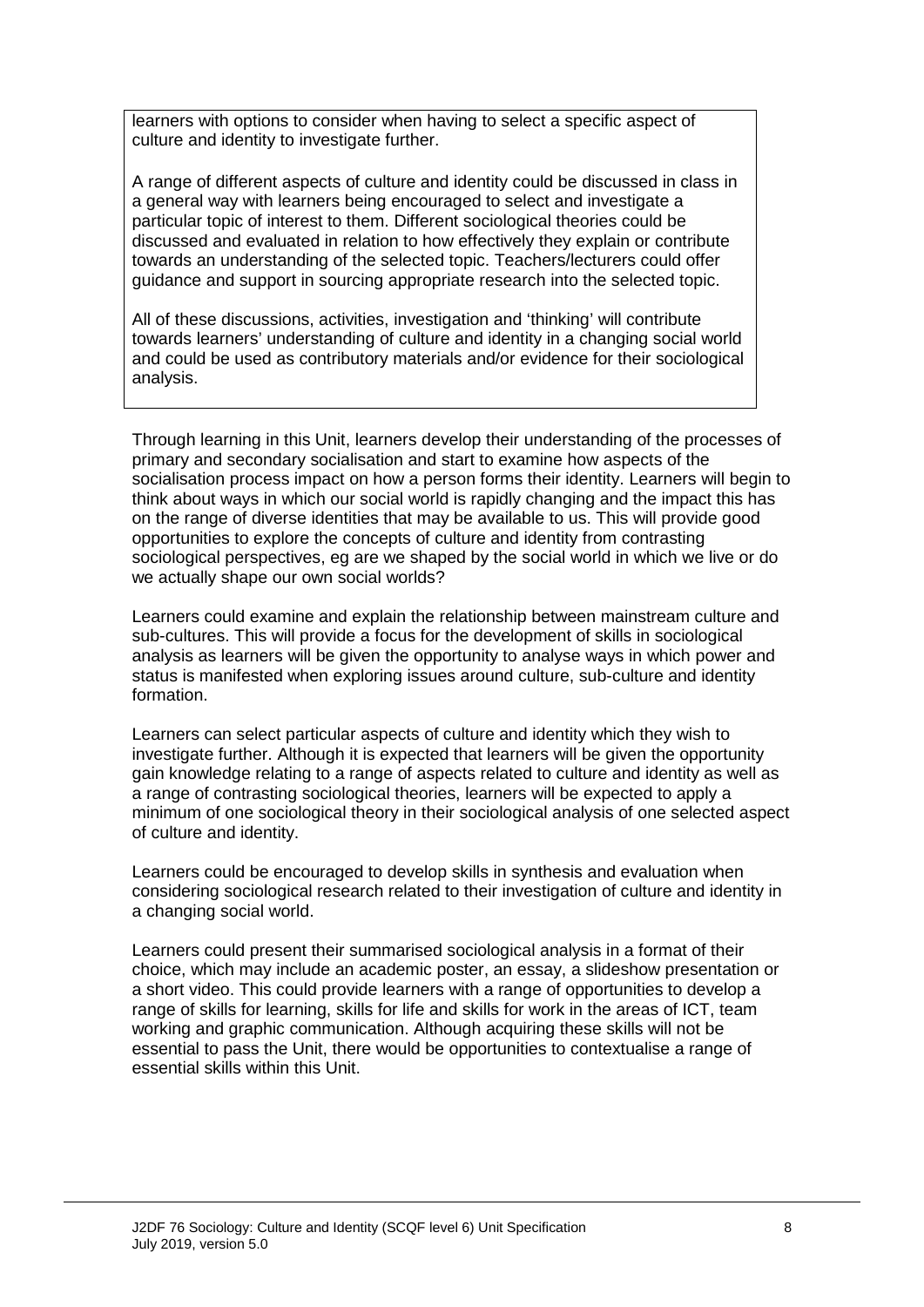#### **Possible approaches to assessment and generating evidence of progress**

Assessment of this Unit will focus on the learner analysing culture and identity in a changing social world

Evidence may be gathered using different assessments and more than one context or it may be gathered for the Unit as a whole through one assessment and a single context.

If a centre has delivered the learning and teaching of the Unit in a holistic, integrated fashion, then the assessment approach could also be holistic. If there has been a significant level of personalisation encouraged throughout the Unit, then Unit assessment could also be based on this principle.

A holistic, integrated method of Unit assessment could focus on the final assessment standard by preparing a sociological analysis of the investigation of culture and identity in a changing social world with teachers/lecturers ensuring that learners are given guidance on generating evidence which satisfies all assessment Standards in the analysis.

As previously noted, when learners give their summarised sociological analysis it could be presented in different ways to suit the learners' strengths, interests or skills. This could include presenting the analysis in the form of an essay, an academic poster, a PowerPoint slideshow, a short video, a presentation on display boards placed in a prominent position in the learner's school or college or even a series of podcasts summarising different elements of the investigation. Learners could be encouraged to have collated evidence of their research, thinking and planning in a portfolio which can be submitted as evidence.

Learners could be encouraged to retain information regarding the sources of their evidence and could also develop skills in appropriate academic referencing. The evidence for Unit assessment could be collated over a period of time with final submission or presentation of the summarised sociological analysis being scheduled for an agreed date towards the end of the delivery schedule of the Unit.

Although a holistic, personalised approach to assessment will enrich the learner experience, centres will be expected to manage the assessment process in a way that makes it clear how the evidence covers each Assessment Standard within the Unit.